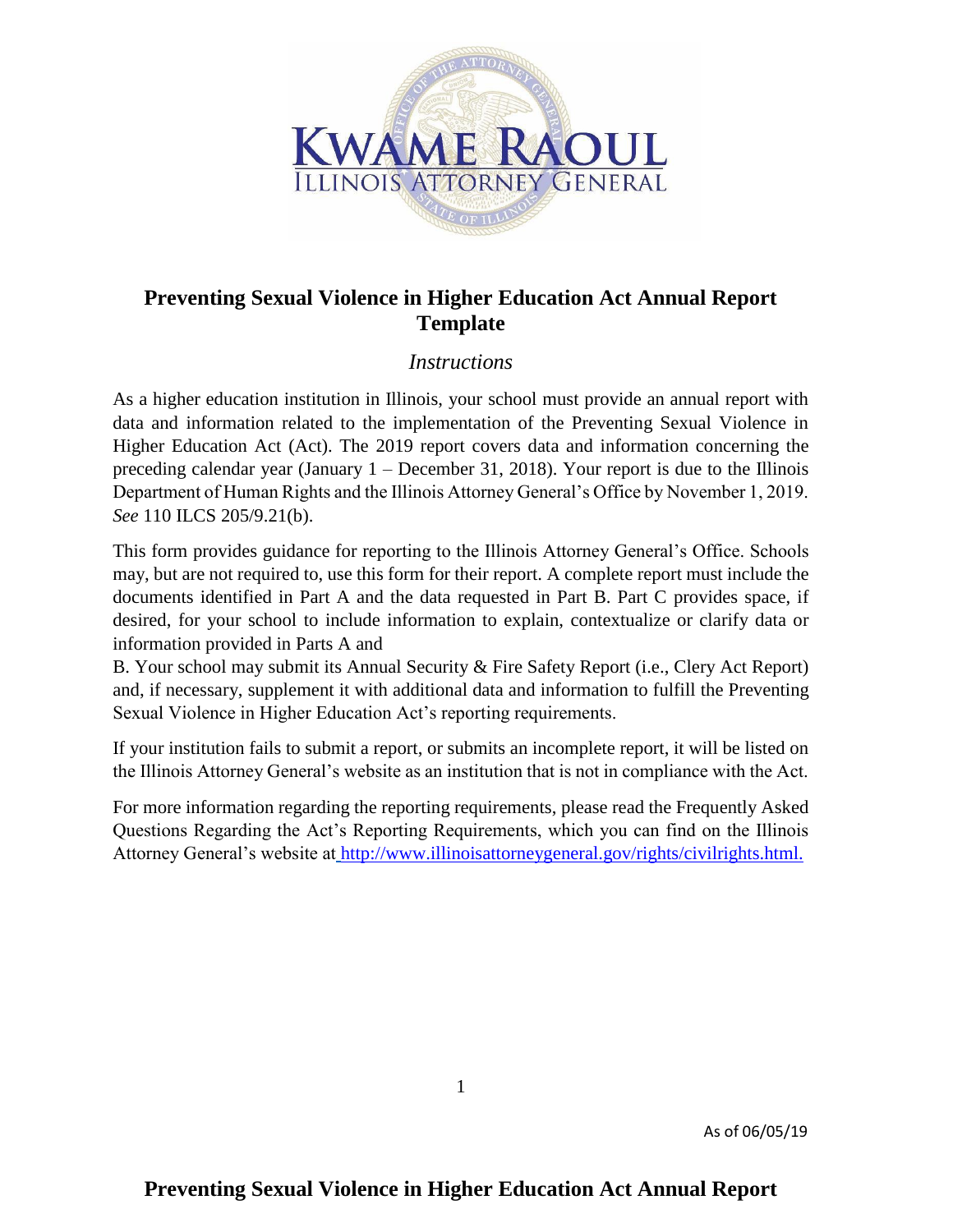#### *Form*

Name of Higher Education Institution: Blackburn College\_ Campus (*if applicable*): Completed By/Primary Contact: Melissa Jones, HR Coordinator \_\_\_\_\_\_\_\_\_\_\_\_\_\_\_\_\_\_\_\_\_ Address: 700 College Ave, Carlinville, IL 62626\_\_\_\_\_\_\_\_\_\_\_\_\_\_\_\_\_\_\_\_\_\_\_\_\_\_\_\_\_\_\_\_\_\_\_\_\_\_ Phone Number: 217-854-5514 Email Address: hr@blackburn.edu

### **PART A**

Provide one copy of the most recent version of each of the following documents:

- The higher education institution's comprehensive policy (*see* 110 ILCS 155/10); and
- $\Box$  The higher education institution's concise, written notification of a survivor's rights and options under its comprehensive policy (*see* 110 ILCS 155/15).

#### **PART B**

I. Campus Training, Education and Awareness

### A. Student Primary PreventionProgramming

Identify any and all institutional actions and strategies intended to prevent sexual violence before it occurs by means of changing social norms and other approaches, including, without limitation, training programs, poster and flyer campaigns, electronic communications, films, guest speakers, symposia, conferences, seminars or panel discussions that occurred during the 2018 calendar year. *See* 110 ILCS 155/30(b). If necessary, append additional pages.

| Program                                                 |                             | Location         | <b>Target</b>    | <b>Number of</b>                                         |           |
|---------------------------------------------------------|-----------------------------|------------------|------------------|----------------------------------------------------------|-----------|
| name                                                    | <b>Type/description</b>     | Date(s)          |                  | audience                                                 | attendees |
| Residence Life Staff<br>Training                        | Prevention/Awareness        | 1-4-2018         | On Campus        | Res Life staff                                           | 19        |
| Title IX<br>Presentation/Training -<br>Week of Welcome  | Prevention/Awareness        | $1 - 8 - 2018$   | <b>On Campus</b> | <b>New Students</b>                                      | 16        |
| Title IX<br>Presentation/Training in the<br>Workplace   | Awareness                   | 2-22-2018        | On Campus        | Food Service/Physical 26<br>Plan and Student<br>Managers |           |
| Title IX<br>Presentation/Training in the<br>Workplace   | Awareness                   | 2-26-2018        | On Campus        | Food Service/Physical 36<br>Plan and Student<br>Managers |           |
| <b>Flyer Campaign Against</b><br>Seuxal Harassment      | Awareness                   | All Year         | On Campus        | <b>All Students</b>                                      | 490       |
| <b>FYT Cohort Leader</b><br>Training                    | <b>Prevention/Awareness</b> | <b>July 2018</b> | On Campus        | <b>FYT</b> Leaders                                       | 15        |
| <b>Orientation Leader Training Prevention/Awareness</b> |                             | 6-18-2018        | On Campus        | <b>Student Orientation</b><br><b>Leader Training</b>     | 18        |
| LD 170 Manager Training                                 | Prevention/Awareness        | 8-13-2018        | On Campus        | Student Managers and 80<br>Leadership                    |           |
| <b>Residence Life Training</b>                          | Prevention/Awareness        | 8-14-2018        | On Campus        | New and Returning<br>Campus RA's and                     | 21        |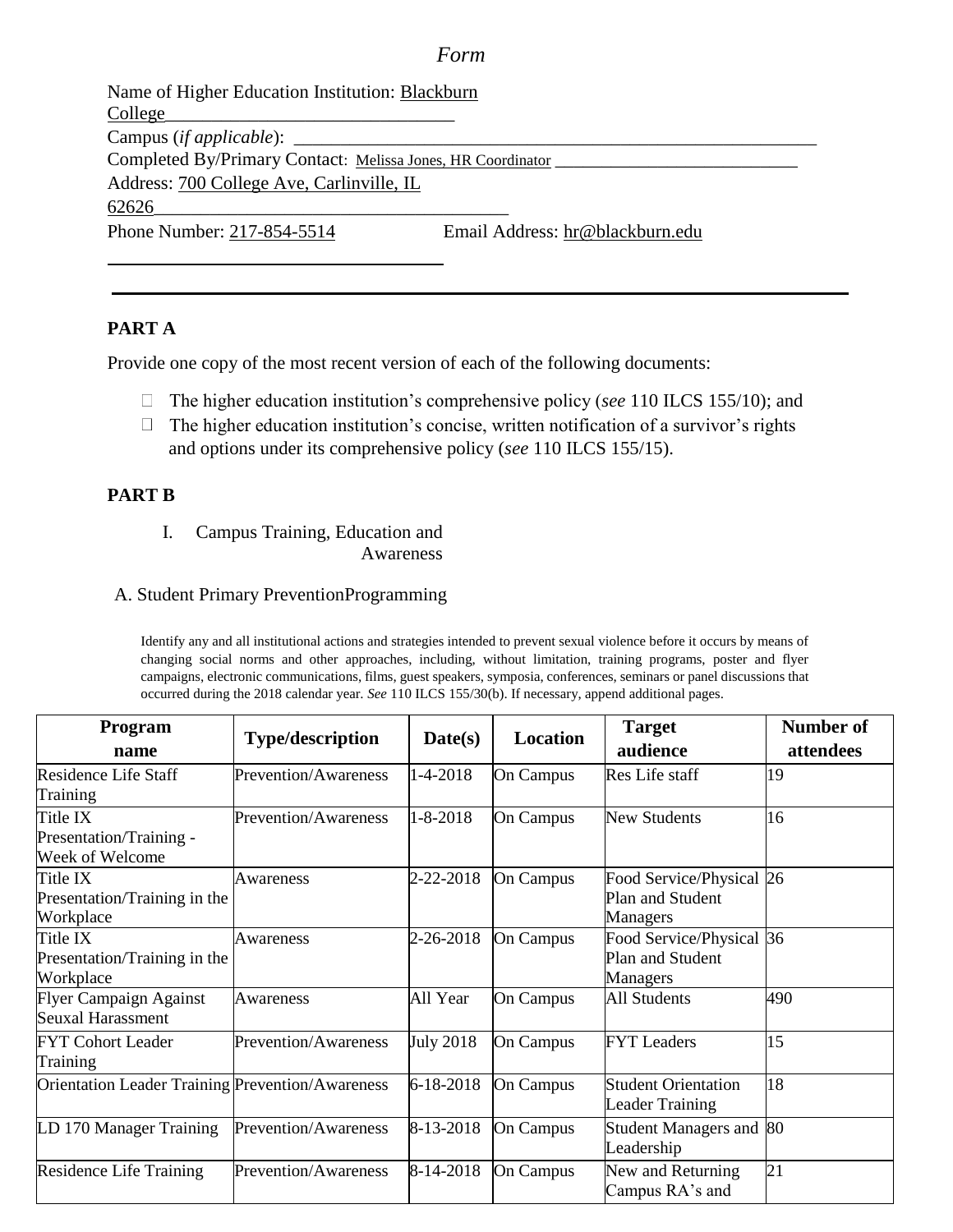|                                                                 |                             |                  |                  | RD's                                                              |     |
|-----------------------------------------------------------------|-----------------------------|------------------|------------------|-------------------------------------------------------------------|-----|
| Campus Safety and Title IX Prevention/Awareness<br>Presentation |                             | 8-19-2018        | On Campus        | All new students                                                  | 100 |
| The Hook Up                                                     | Prevention/Awareness        | 8-21-2018        | On Campus        | Week of Welcome<br>Programing - New<br><b>Students</b>            | 100 |
| <b>FYT Classes</b>                                              | <b>Prevention/Awareness</b> | <b>Fall 2018</b> | On Campus        | All new students<br>attend classes<br>throughout the<br>semester. | 175 |
| Taco 'bout Sex                                                  | Awareness                   | 11-7-2018        | <b>On Campus</b> | Graham Hall<br>Residence                                          | 20  |
| <b>Sexual Misconduct Guide</b><br>Booklet                       | Awareness                   | August<br>2018   | <b>On Campus</b> | All Students receive in 490<br>mailboxes/trainings                |     |

### B. Employee Training (*optional*)

Identify any and all training provided to higher education institution employees who, with respect to reports of sexual violence, domestic violence, dating violence or stalking: (1) receive student reports, (2) refer or provide services to survivors or (3) participate in the complaint resolution procedure. *See* 110 ILCS 155/30(c). If necessary, append additional pages.

| Program<br>name                                        | <b>Type/description</b> | Date(s)   | Location(s)          | <b>Target</b>                     | <b>Number of</b> |
|--------------------------------------------------------|-------------------------|-----------|----------------------|-----------------------------------|------------------|
|                                                        |                         |           |                      | audience                          | attendees        |
| Title IX                                               | Awareness               |           | 2-22-2018 On Campus  | Food                              | 6                |
| Presentation/Training in                               |                         |           |                      | Service/Physical                  |                  |
| the Workplace                                          |                         |           |                      | Plan and Student                  |                  |
|                                                        |                         |           |                      | Managers                          |                  |
| Title IX                                               | Awareness               |           | 2-26-2018 On Campus  | Food                              | $\overline{8}$   |
| Presentation/Training in                               |                         |           |                      | Service/Physical                  |                  |
| the Workplace                                          |                         |           |                      | Plan and Student                  |                  |
|                                                        |                         |           |                      | Managers                          |                  |
| <b>Flyer Campaign Against</b>                          | Awareness               | All Year  | <b>On Campus</b>     | All Employees                     | 102              |
| Seuxal Harassment                                      |                         |           |                      |                                   |                  |
| <b>Conduct Hearing</b>                                 | Prevention/Awareness    | Summer    | <b>On Campus</b>     | <b>Conduct Board</b>              | 20               |
| Board/Advocate Training                                |                         | 2018      |                      | Members, Advocates,               |                  |
|                                                        |                         |           |                      | Investigators, appeal<br>officers |                  |
| <b>Adjunct Professor Training Prevention/Awareness</b> |                         | 8-15-2018 | <b>On Campus</b>     | New and some                      | 10               |
|                                                        |                         |           |                      | returning adjuncts                |                  |
| New Faculty and Staff                                  | Prevention/Awareness    | 8-16-2018 | <b>On Campus</b>     | New Faculty and Staff 20          |                  |
| Orientation                                            |                         |           |                      |                                   |                  |
| <b>Sexual Misconduct Guide</b> Awareness               |                         | August    | <b>On Campus</b>     | All Employees                     | 120              |
| <b>Booklet</b>                                         |                         | 2018      |                      |                                   |                  |
| Title IX and Mandated                                  | Prevention/Awareness    |           | Throughout On Campus | New Employees                     | 20               |
| Reporting                                              |                         | the year  |                      |                                   |                  |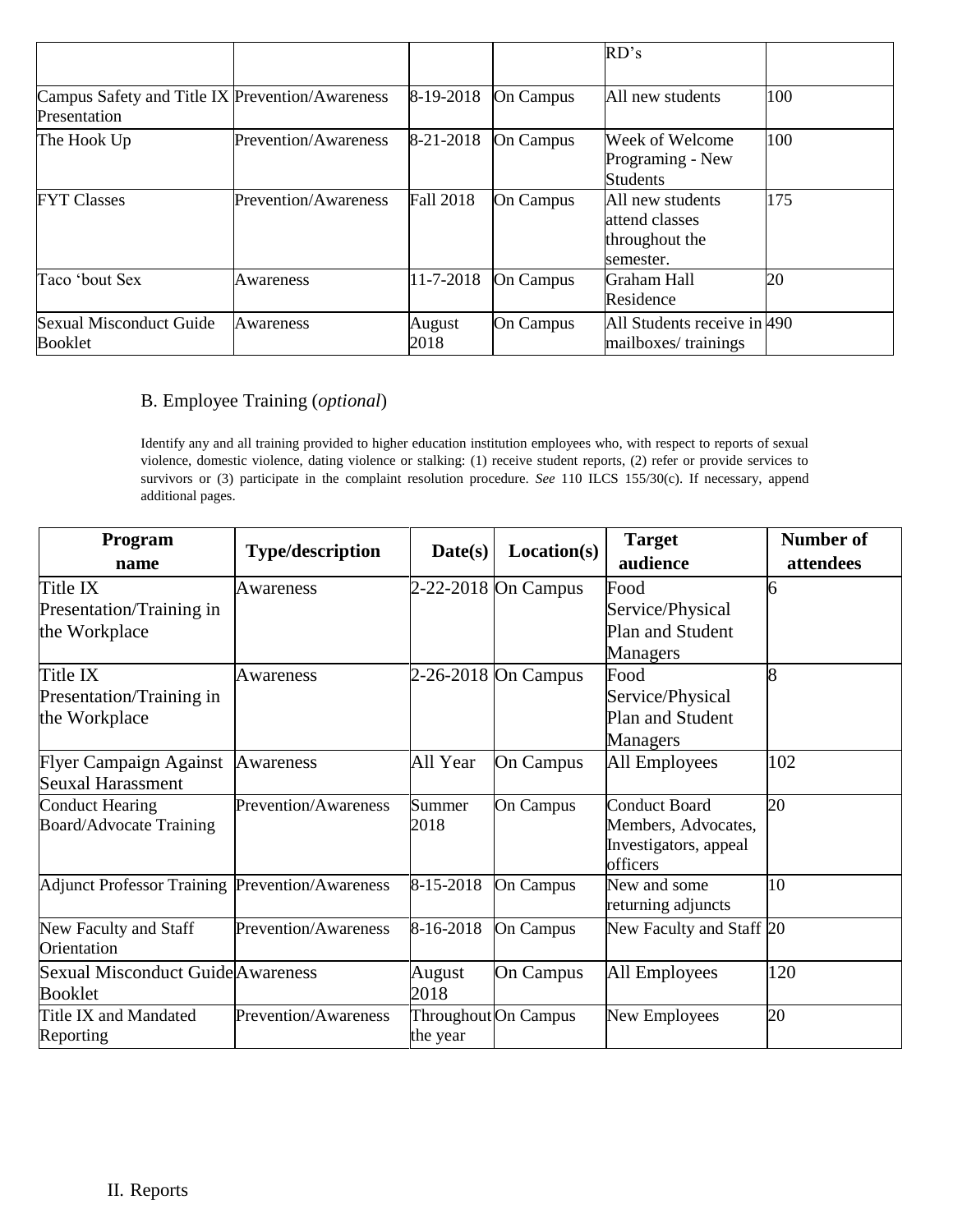Identify the total number of reports made to the following groups of individuals in the 2018 calendar year. If a higher education institution is aware that a student reported an incident more than once, it may provide an explanation for this or any other additional information regarding its reports in Part C below. *See* 110 ILCS 155/25 and 110 ILCS 205/9.21(b).

|                          | <b>Reports to the Title IX</b><br>coordinator/responsible<br>employees | Reports to confidential and<br>anonymous resources |  |
|--------------------------|------------------------------------------------------------------------|----------------------------------------------------|--|
| <b>Sexual violence</b>   |                                                                        |                                                    |  |
| <b>Domestic violence</b> |                                                                        |                                                    |  |
| <b>Dating violence</b>   |                                                                        |                                                    |  |
| <b>Stalking</b>          |                                                                        |                                                    |  |

A. Responses to Reports to the Title IX Coordinator or Responsible Employees

Of the total number of reports or disclosures made to the Title IX coordinator or responsible employees at the higher education institution (identified in Part B, Section II), please report the number of times the following occurred:

|                          | <b>Survivor</b><br>requested not<br>to proceed<br>with the<br>complaint<br>resolution<br>procedure | <b>HEI</b><br>investigated<br>allegation | <b>HEI</b> referred<br>allegation to<br>local or State<br>law<br>enforcement | <b>HEI</b> resolved<br>allegation<br>through<br>complaint<br>resolution<br>procedure |
|--------------------------|----------------------------------------------------------------------------------------------------|------------------------------------------|------------------------------------------------------------------------------|--------------------------------------------------------------------------------------|
| <b>Sexual violence</b>   |                                                                                                    |                                          |                                                                              |                                                                                      |
| <b>Domestic violence</b> |                                                                                                    |                                          |                                                                              |                                                                                      |
| <b>Dating violence</b>   |                                                                                                    |                                          |                                                                              |                                                                                      |
| <b>Stalking</b>          |                                                                                                    |                                          |                                                                              |                                                                                      |

# B. Complaint Resolution Procedure Outcomes

Of the total number of reports reviewed through the complaint resolution procedure, identify the number of students who received the following outcomes. Please provide a description of the other types of discipline students received for violating the comprehensive policy in Part C of this report.

|                          | <b>Found not</b><br>responsible for<br>violation of<br>comprehensive<br>policy | Dismissed/<br>expelled | <b>Suspended</b> | <b>Otherwise</b><br>disciplined |
|--------------------------|--------------------------------------------------------------------------------|------------------------|------------------|---------------------------------|
| <b>Sexual violence</b>   |                                                                                |                        |                  |                                 |
| <b>Domestic violence</b> |                                                                                |                        |                  |                                 |
| <b>Dating violence</b>   |                                                                                |                        |                  |                                 |
| <b>Stalking</b>          |                                                                                |                        |                  |                                 |